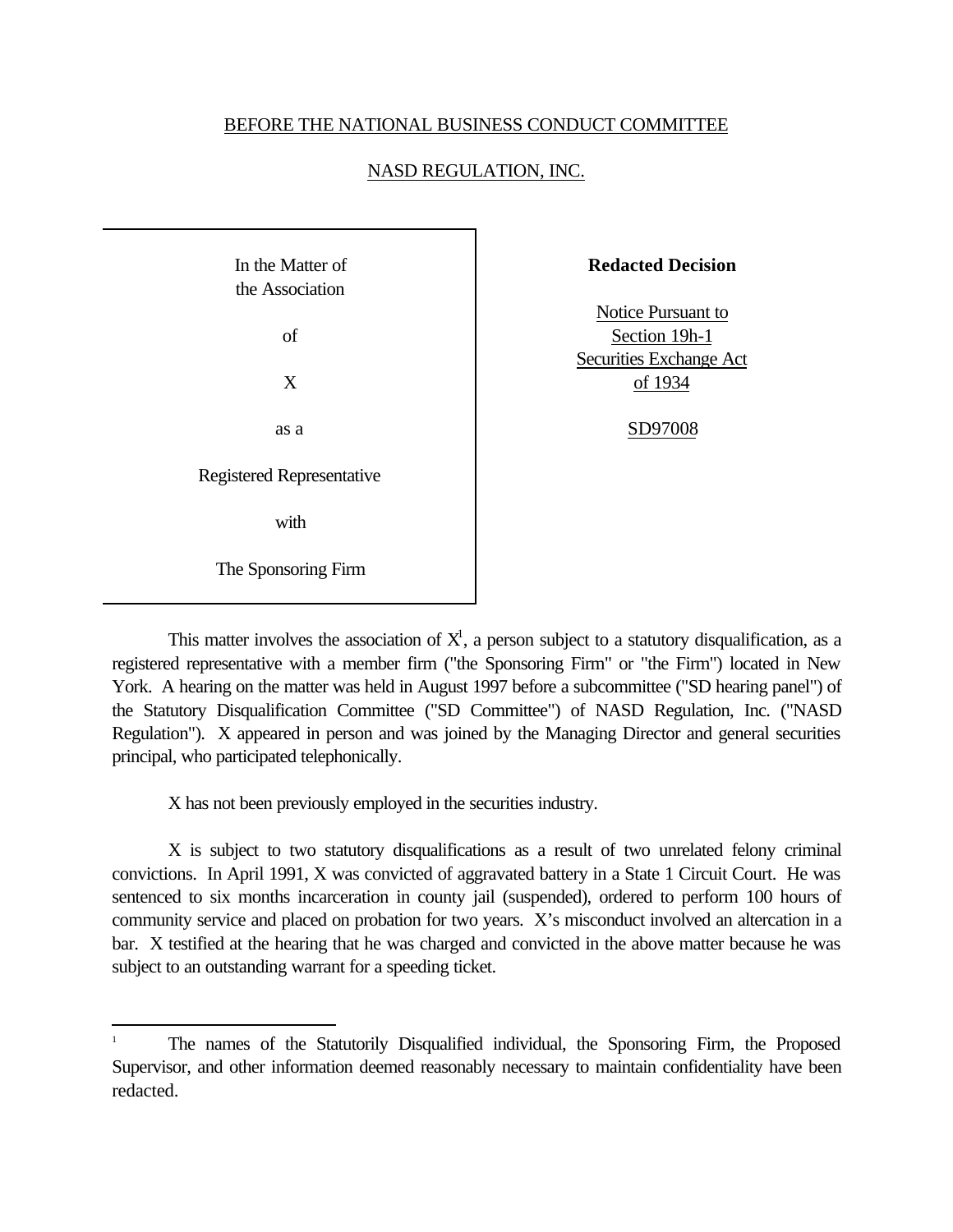In July 1993, X was convicted of attempted grand larceny in the third degree in State 2 Supreme Court. He was sentenced to probation for five years, and was granted an early discharge from probation on June 19, 1997. X's misconduct involved aiding and abetting a friend who damaged the friend's ex-girlfriend's car. X testified at the hearing that the charge and conviction of "attempted grand larceny" was based on the fact that a window was broken. He testified that neither the car nor its contents were stolen, and that he  $(X)$  did not inflict damage to the car, but was with his friend when the friend damaged the automobile.

X testified at the hearing as to his employment history since his disqualification. He stated that he received a degree in finance from New York University in 1996. He is currently performing shortterm clerical duties through a temporary employment agency.

The Sponsoring Firm has been a member of the NASD since 1996 and is engaged in a general securities business. The Firm clears on a fully disclosed basis, employs 30 registered principals and 120 registered representatives, and has no branch offices. The Firm proposes to employ X as a registered representative to work from the Firm's home office, which is located in New York. X will be directly supervised by the Managing Director ("the Proposed Supervisor"). The Proposed Supervisor has been a registered principal since 1992 and has no disciplinary history. X will also be supervised by a general securities principal ("Employee 1"). The other supervisor has been a general securities principal since 1992 and has no disciplinary history. (The hearing panel stressed that Employee 1 could be designated as a "back up" supervisor, but the Proposed Supervisor would maintain total supervisory responsibility over X.) It is proposed that X's primary duties will be to act as a registered representative with the firm.

At the hearing and in written submissions the Sponsoring Firm outlined the following supervisory plan:

- 1. The Proposed Supervisor and X will be located within the same office.
- 2. The Proposed Supervisor will review and initial all order tickets prior to execution. He will also approve all new account forms and outgoing customer correspondence.
- 3. The Proposed Supervisor will confirm all trades personally with the client.

The Sponsoring Firm employs no other individuals who are subject to a statutory disqualification and no familial relationship exists between X and his proposed supervisor. The 1993 routine examination was filed without action, as was the 1996 municipal examination. The 1997 routine examination is in progress.

After a careful review of the entire record in this matter, we conclude that the application of X to become associated with a Sponsoring Firm as a registered representative should be approved. We note that X's proposed supervisor has been employed as a general securities principal for five years and as a registered representative for 12 years and has no disciplinary history or customer complaints. The